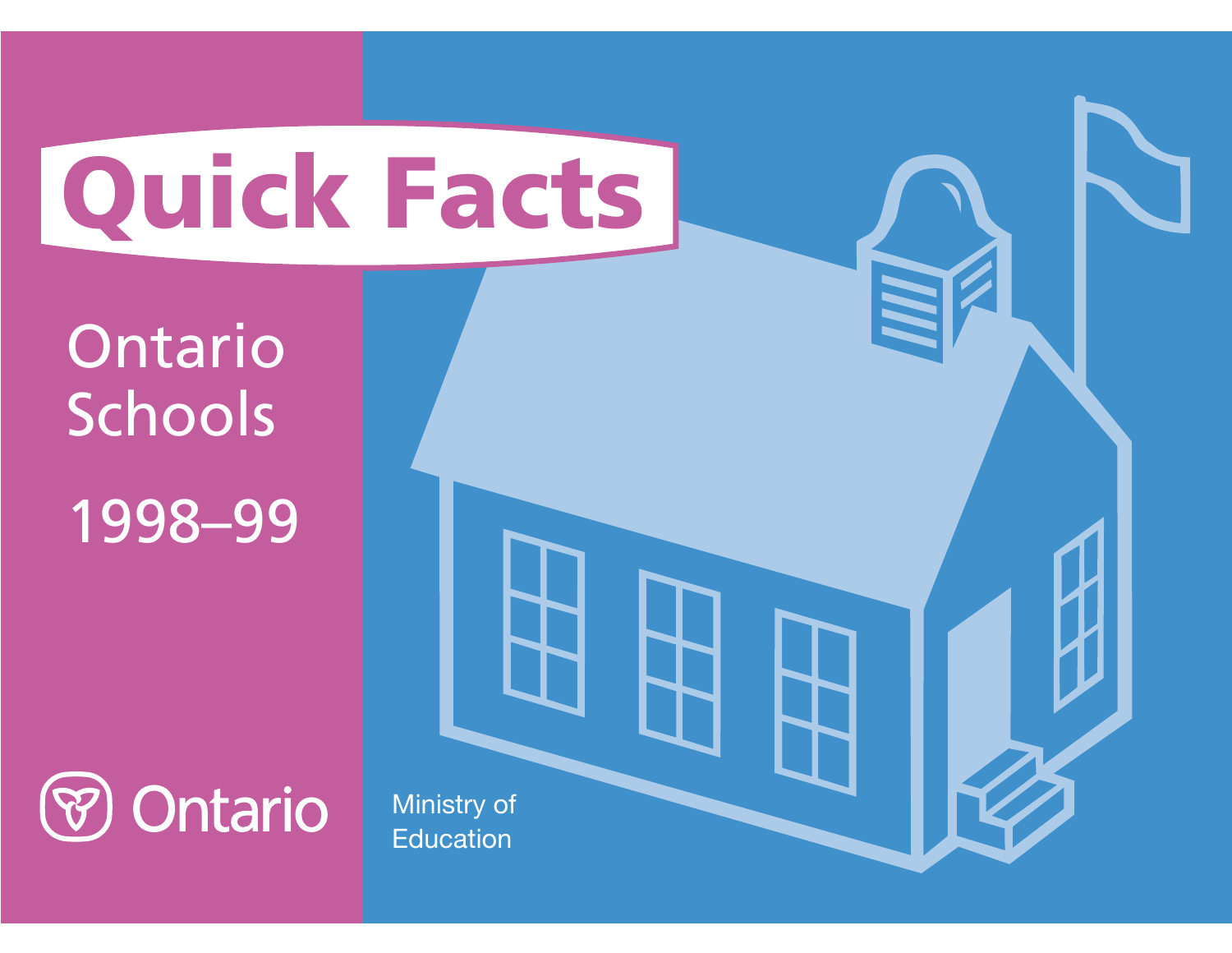The following information is based on 1998–99 data provided by schools, district school boards, and school authorities (109). Unless otherwise specified, the information refers to Ontario's publicly funded elementary and secondary schools.

|                               | Elementary | Secondary | Total     |
|-------------------------------|------------|-----------|-----------|
| <b>Public Schools</b>         |            |           |           |
| Male                          | 486 350    | 263 190   | 749 540   |
| Female                        | 457 056    | 242 606   | 699 662   |
| Total                         | 943 406    | 505 796   | 1 449 202 |
| <b>Roman Catholic Schools</b> |            |           |           |
| Male                          | 239 104    | 95 159    | 334 263   |
| Female                        | 231 276    | 96 881    | 328 157   |
| Total                         | 470 380    | 192 040   | 662 420   |
| <b>All Schools</b>            |            |           |           |
| Male                          | 725 454    | 358 349   | 1 083 803 |
| Female                        | 688 332    | 339 487   | 1 027 819 |
| Total                         | 1 413 786  | 697 836   | 2 111 622 |

## **Enrolment, 1998–99**

Excludes 7373 students in Provincial Schools and in care, treatment, and correctional facilities.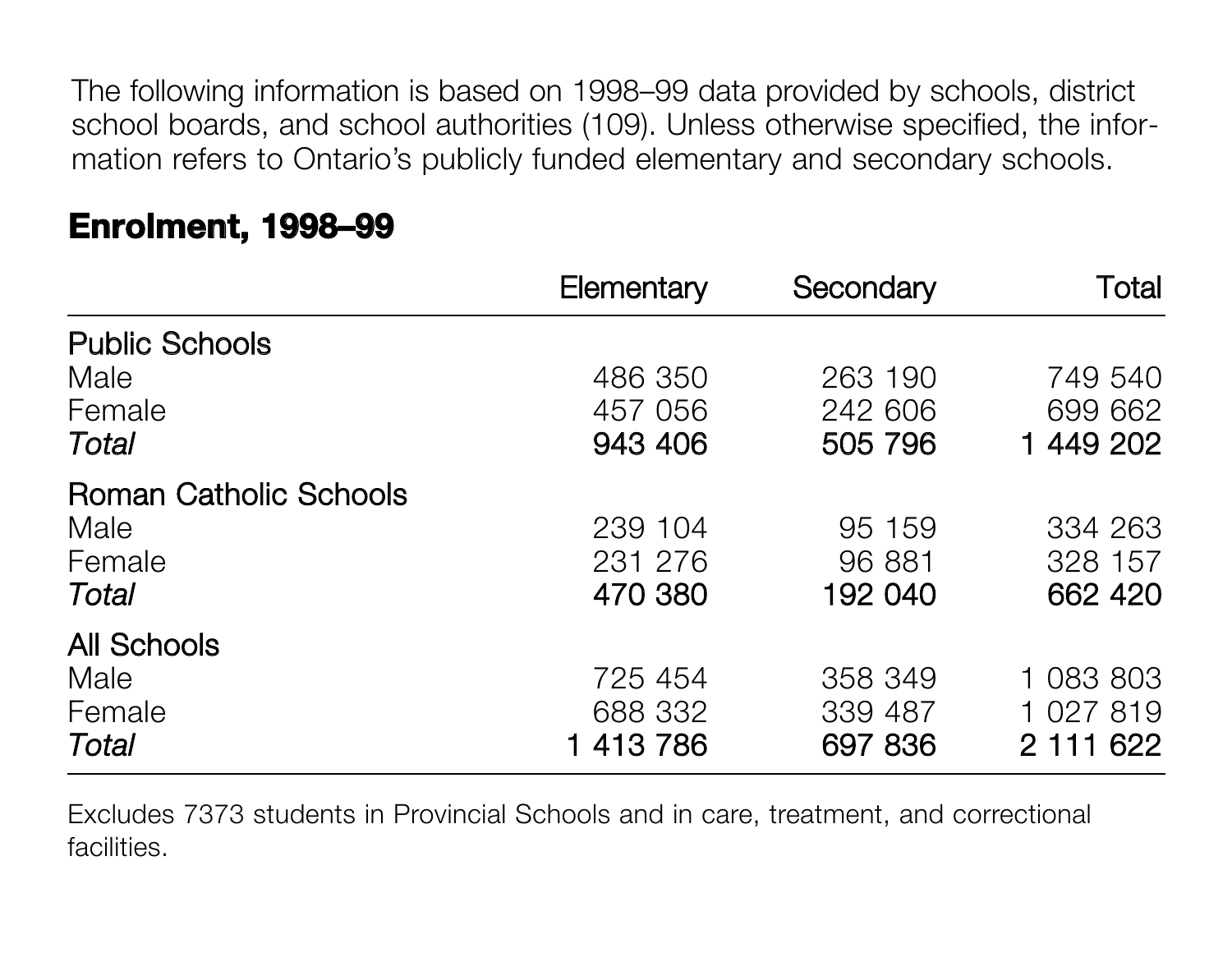# **Enrolment by Grade, 1998–99**

# Elementary Schools

| Grade                    | <b>Public Schools</b> | Roman<br><b>Catholic Schools</b> | Total     |
|--------------------------|-----------------------|----------------------------------|-----------|
| <b>JK</b>                | 66 113                | 43 734                           | 109 847   |
| K                        | 91 149                | 47 813                           | 138 962   |
| $\mathbf{1}$             | 96 878                | 49 834                           | 146 712   |
| $\mathbf{2}$             | 96 618                | 48 832                           | 145 450   |
| 3                        | 97 185                | 49 182                           | 146 367   |
| $\overline{4}$           | 94 650                | 47 169                           | 141 819   |
| 5                        | 91 885                | 45 150                           | 137 035   |
| 6                        | 91 812                | 44 482                           | 136 294   |
| $\overline{7}$           | 93 309                | 44 403                           | 137 712   |
| 8                        | 92 778                | 44 336                           | 137 114   |
| Ungraded                 | 1 274                 | 117                              | 1 391     |
| <b>Special Education</b> | 29 7 5 5              | 5 3 2 8                          | 35 083    |
| Total                    | 943 406               | 470 380                          | 1 413 786 |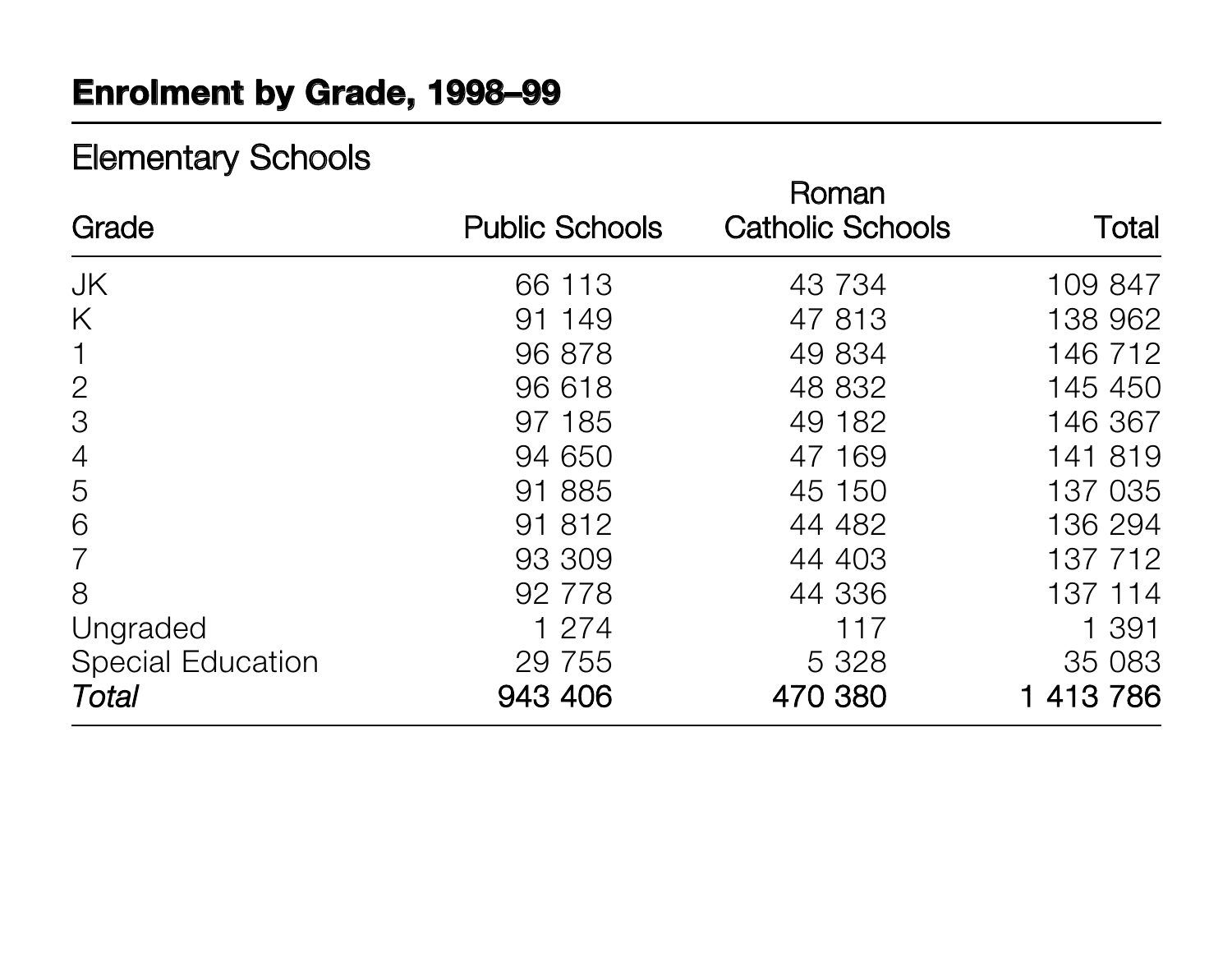# Secondary Schools

| Grade/Age           | <b>Public Schools</b> | Roman<br><b>Catholic Schools</b> | Total   |
|---------------------|-----------------------|----------------------------------|---------|
| Pre-Grade 9         | 1444                  | 298                              | 1 742   |
| Grade 9             | 110 437               | 44 131                           | 154 568 |
| Grade 10            | 113 379               | 41 939                           | 155 318 |
| Grade 11            | 107 250               | 40 296                           | 147 546 |
| Grade 12: No OACs   | 55 592                | 22 504                           | 78 096  |
| Grade 12: 1-5 OACs  | 61 798                | 24 390                           | 86 188  |
| Grade $12: 6+ OACS$ | 44 757                | 17 308                           | 62 065  |
| Age $21+$           | 11 139                | 1 174                            | 12 3 13 |
| <b>Total</b>        | 505 796               | 192 040                          | 697 836 |

The total number of elementary and secondary school students excludes 7373 students in Provincial Schools and in care, treatment, and correctional facilities.

## **Enrolment in French-Language Units**

|            | 1980–81 | 1994–95 | 1995–96 | 1996–97 | 1997–98 | 1998–99 |
|------------|---------|---------|---------|---------|---------|---------|
| Elementary | 67 298  | 69 385  | 69340   | 68956   | 69 234  | 68 109  |
| Secondary  | 28 959  | 28 510  | 28 316  | 26 424  | 26 185  | 26 164  |
| Total      | 96 257  | 97 895  | 97 656  | 95 380  | 95 419  | 94 273  |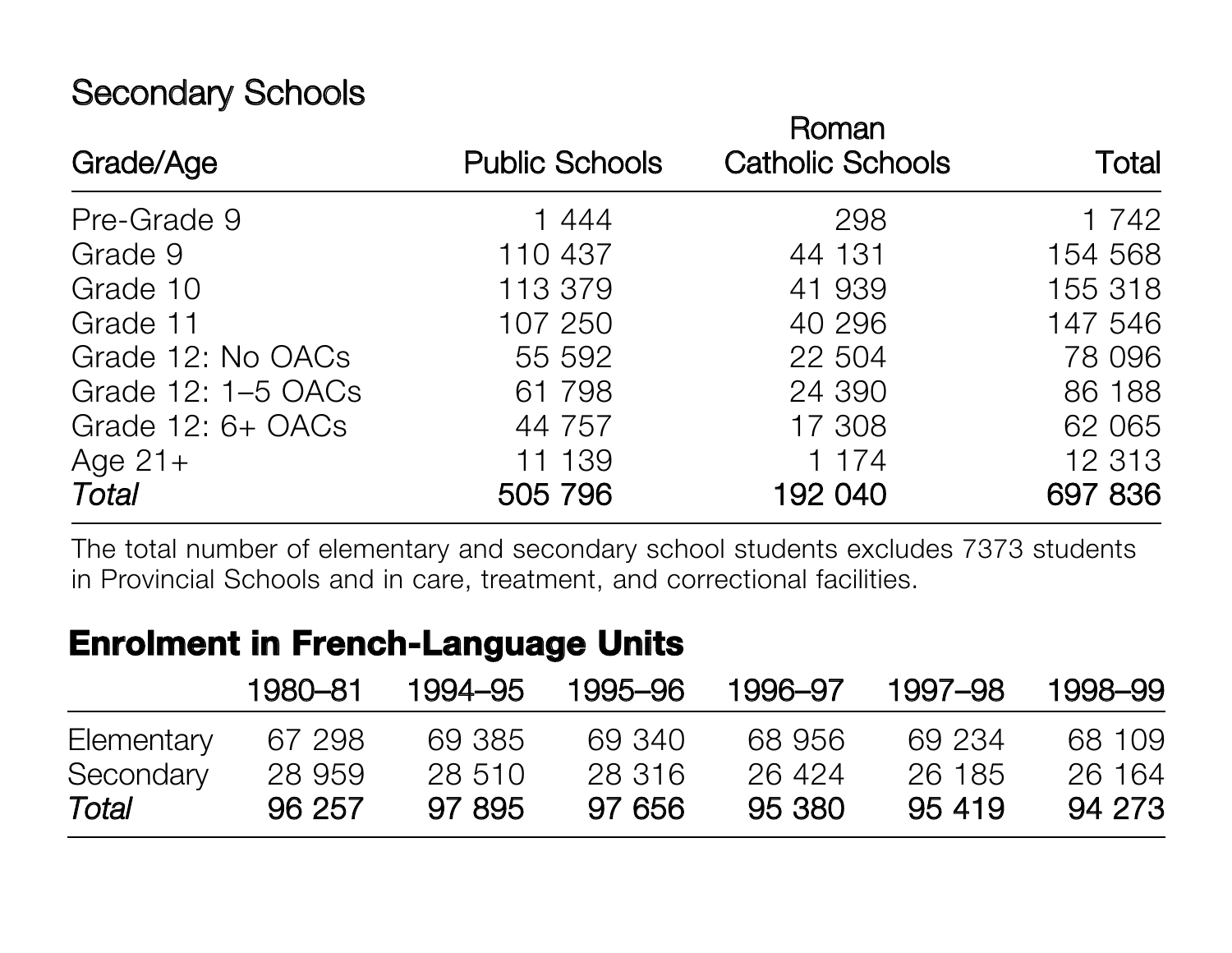## **Number of Schools, 1998–99**

|                        | Elementary | Secondary | Total |
|------------------------|------------|-----------|-------|
| Public schools         | 2568       | 588       | 3 156 |
| Roman Catholic schools | 1.380      | 221       | 1 601 |
| Total                  | 3948       | 809       | 4 757 |

School counts exclude 13 Provincial Schools and 393 care, treatment, and correctional facilities.

## **Elementary and Secondary School Enrolment, 1990–91 and 1994–95 to 1998–99**

|       |  | 1990-91 1994-95 1995-96 1996-97 1997-98 1998-99                        |  |  |
|-------|--|------------------------------------------------------------------------|--|--|
|       |  | Elementary 1 282 469 1 357 487 1 396 100 1 376 506 1 394 439 1 413 786 |  |  |
|       |  | Secondary 660 024 712 502 720 671 695 784 701 191 697 836              |  |  |
| Total |  | 1 942 493 2 069 989 2 116 771 2 072 290 2 095 630 2 111 622            |  |  |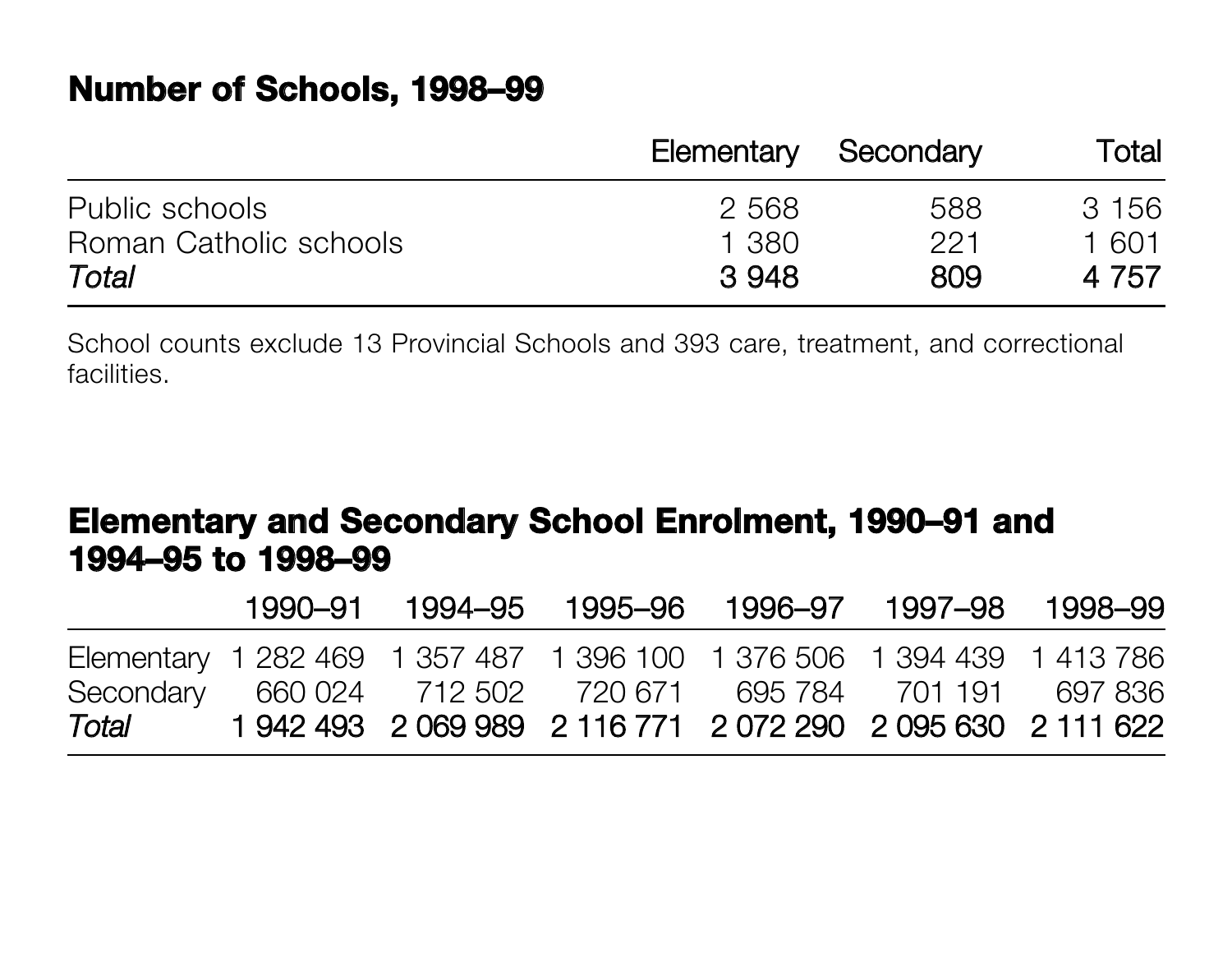## **Enrolment in French As a Second Language, 1998–99**

# Elementary Schools Core Extended Immersion School Type **Program** Program Program Program Total Public 509 679 10 657 69 459 589 795 Roman Catholic 290 475 16 212 29 574 336 261 *Total* 800 154 26 869 99 033 926 056

#### Secondary Schools

| <b>School Type</b>       | Core<br>Program   | <b>Extended</b><br>Program | Immersion<br>Program | Total             |
|--------------------------|-------------------|----------------------------|----------------------|-------------------|
| Public<br>Roman Catholic | 125 037<br>47 585 | 7 7 6 5<br>3 2 9 2         | 17 760<br>5 1 3 1    | 150 562<br>56 008 |
| Total                    | 172 622           | 11 057                     | 22 891               | 206 570           |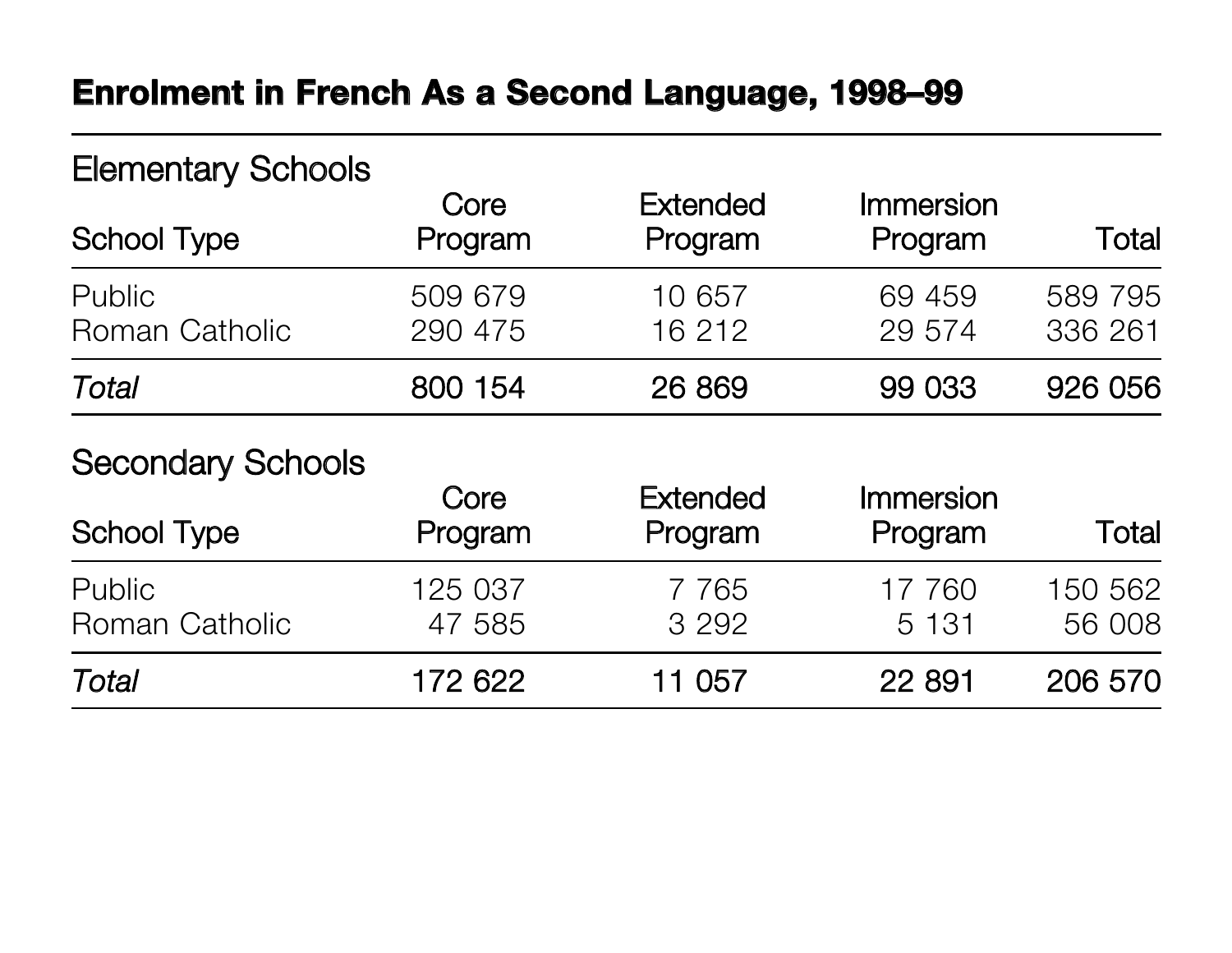## **Secondary School Graduation Rate, 1955–56 to 1997–98**

## Graduates\* As Percentage of 18-Year-Old Population



\*Includes graduates from private schools.

\*\* The 1994–95 figure is not strictly comparable with the figures in previous years owing to a change in the definition of population and the methodology for estimating population totals.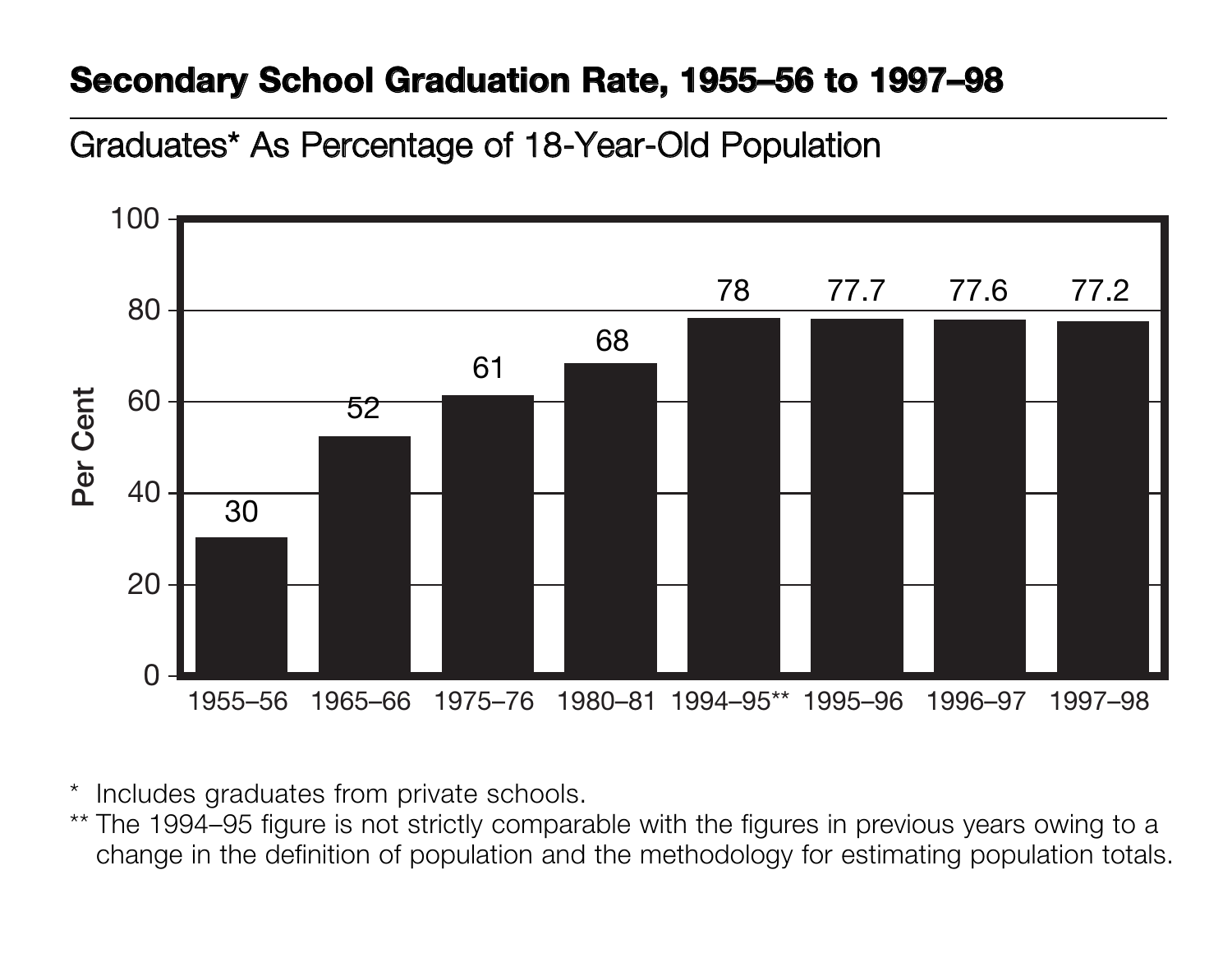# **Full-Time Teachers in Schools, 1998–99**

|                                                                                                        | Elementary           | Secondary            | Total                |
|--------------------------------------------------------------------------------------------------------|----------------------|----------------------|----------------------|
| <b>Number of Teachers</b>                                                                              |                      |                      |                      |
| <b>Public School Boards</b>                                                                            |                      |                      |                      |
| Male                                                                                                   | 12 759               | 16 201               | 28 960               |
| Female                                                                                                 | 37 114               | 15 318               | 52 432               |
| Roman Catholic School Boards                                                                           |                      |                      |                      |
| Male                                                                                                   | 5 2 9 2              | 5 8 7 8              | 11 170               |
| Female                                                                                                 | 18 241               | 5 6 5 9              | 23 900               |
| Total                                                                                                  | 73 406               | 43 056               | 116 462              |
| <b>Positions Held</b>                                                                                  |                      |                      |                      |
| Principals and vice-principals                                                                         | 5498                 | 1897                 | 7 3 9 5              |
| Percentage female                                                                                      | 54.9%                | 39.6%                | 50.9%                |
| Department heads                                                                                       |                      | 8 9 9 1              | 8 9 9 1              |
| Percentage female                                                                                      |                      | 45.1%                | 45.1%                |
| Classroom and other teachers                                                                           | 67 336               | 32 740               | 100 076              |
| Percentage female                                                                                      | 77.2%                | 50.6%                | 68.5%                |
| <b>Median Years of Teaching Experience</b><br>Average Age of Teachers<br><b>Median Age of Teachers</b> | 13.3<br>42.5<br>44.3 | 14.5<br>43.3<br>44.4 | 13.7<br>42.8<br>44.3 |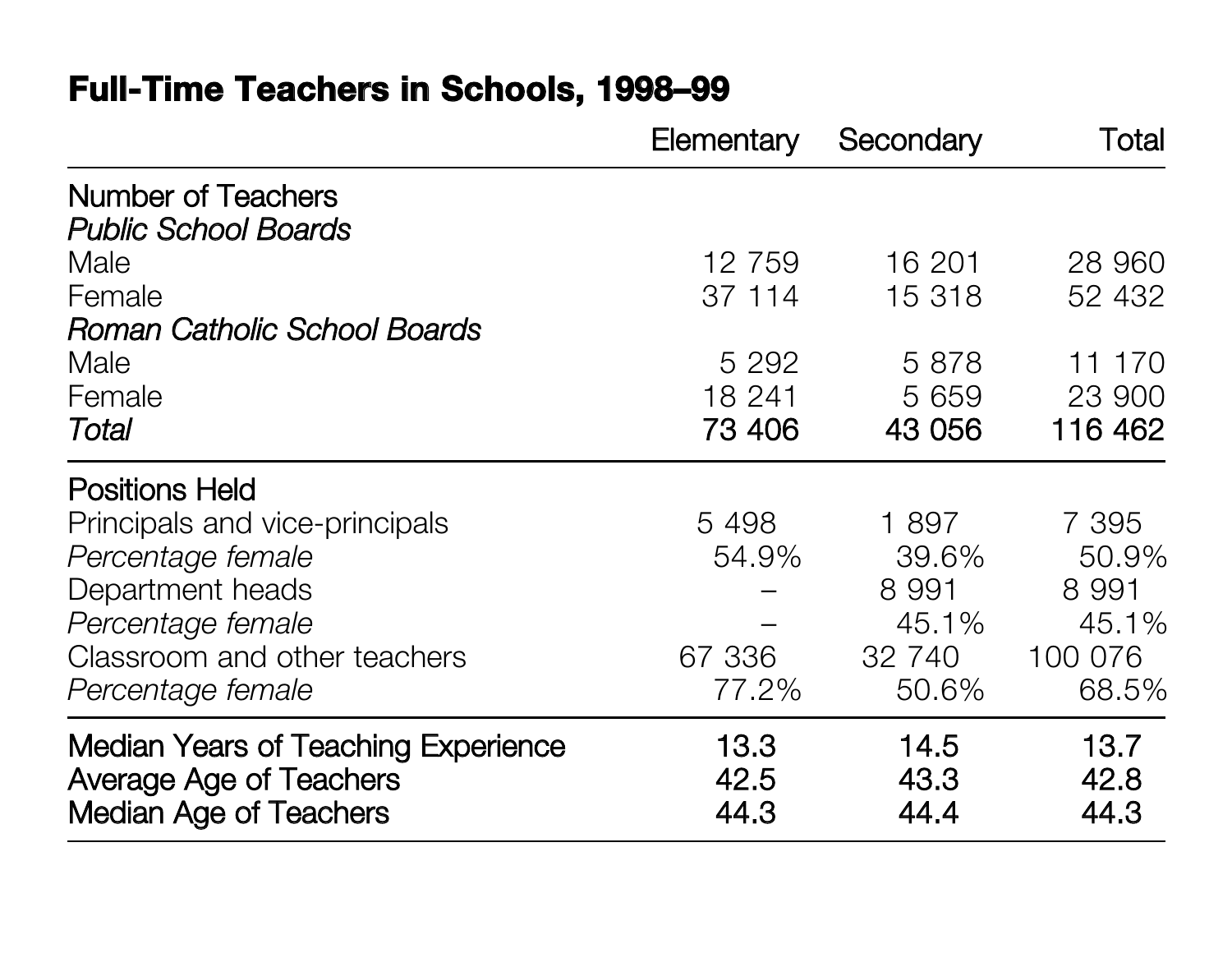## **Adults in Secondary Day School**

|                                    |                                       | 1980–81 |                              |                | 1998–99                                                      |  |                               |         |
|------------------------------------|---------------------------------------|---------|------------------------------|----------------|--------------------------------------------------------------|--|-------------------------------|---------|
| Age Group                          | Male                                  |         | $(%)^*$ Female               | $(%)^{\star}$  | <b>Male</b>                                                  |  | $(%)^*$ Female                | $(%)^*$ |
| $19 - 21$<br>22 and older<br>Total | 9421(3.1)<br>1 441<br>$10862$ $(3.6)$ | (0.5)   | 4 979 (1.8)<br>3 519<br>8498 | (1.2)<br>(3.0) | 20 984 (3.01) 13 203 (1.89)<br>3 363 (0.48)<br>24 347 (3.49) |  | 6 947 (0.99)<br>20 150 (2.89) |         |

\* Percentage of total secondary school enrolment.

## **Private Schools and Enrolment by Level of Instruction, October 31, 1998**

|                             |                | Enrolment       |                 |                   |  |  |
|-----------------------------|----------------|-----------------|-----------------|-------------------|--|--|
| Level                       | <b>Schools</b> | <b>Male</b>     | Female          | Total             |  |  |
| Elementary                  | 403            | 21 079          | 19 749          | 40 828            |  |  |
| Secondary                   | 74             | 4 9 5 1         | 5 0 9 7         | 10 048            |  |  |
| Elementary and<br>Secondary | 181            | 19 298          | 18 201          | 37 499            |  |  |
| Ungraded<br><b>Total</b>    | 47<br>705      | 1 184<br>46 512 | 1 041<br>44 088 | 2 2 2 5<br>90 600 |  |  |